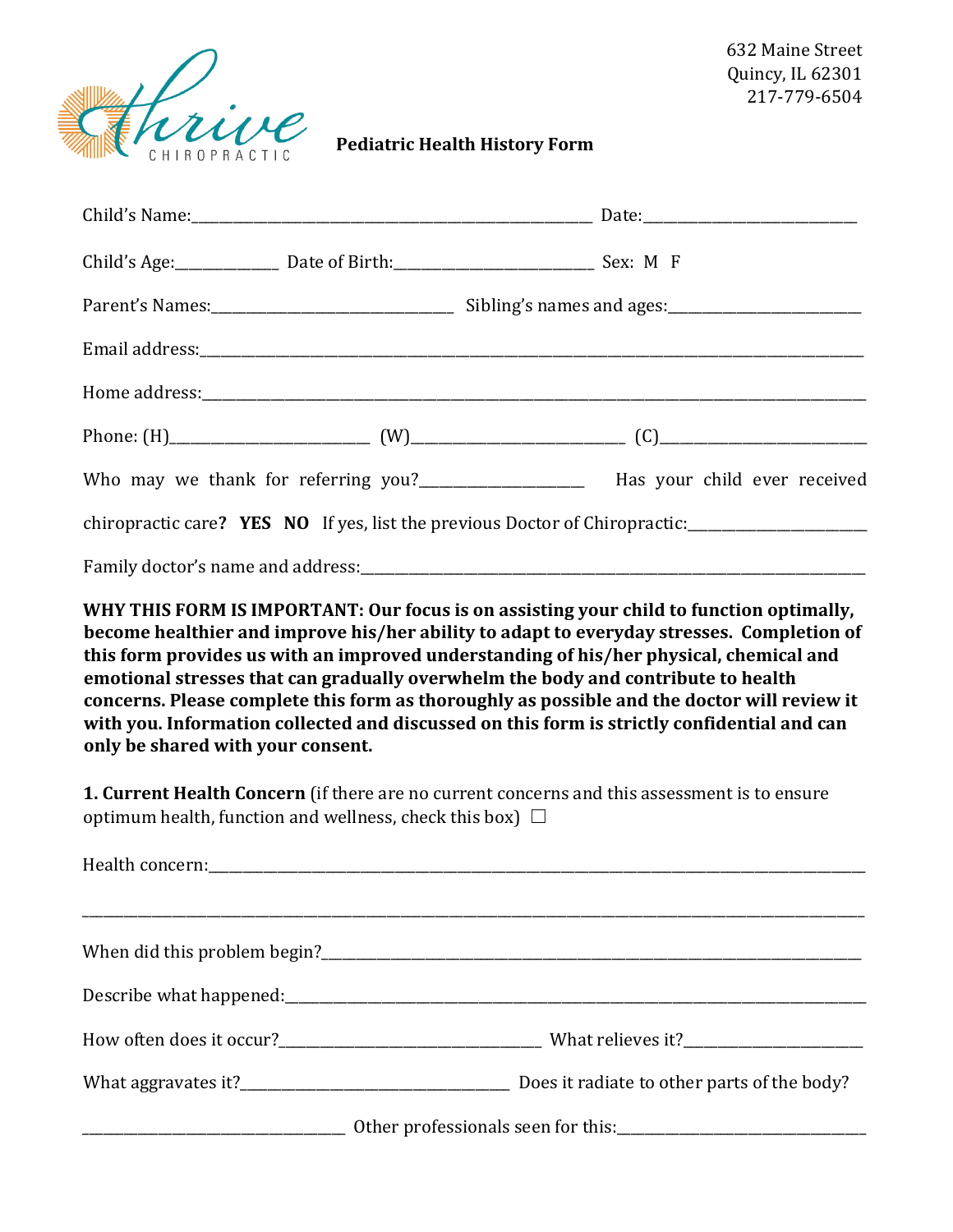Is this problem worse during a certain time of the day? **YES NO** If yes, when?\_\_\_\_\_\_\_\_\_\_\_\_\_\_\_\_\_\_\_\_\_\_ Does this interfere with the child's sleep? **YES NO** Eating? **YES NO** Daily routine? **YES NO**

Is this becoming worse? **YES NO**

| <b>Other health concerns:</b> Please note all other health concerns in the past (P) or current (C). |                         |                     |  |
|-----------------------------------------------------------------------------------------------------|-------------------------|---------------------|--|
| P C                                                                                                 | P C                     | P C                 |  |
| ADD/ADHD                                                                                            | Epilepsy                | <b>Migraines</b>    |  |
| Allergies                                                                                           | Fainting                | Muscle cramps       |  |
| Asthma                                                                                              | Fatigue                 | Neck pain           |  |
| Appendicitis                                                                                        | Fevers                  | Night sweats        |  |
| Autoimmunity                                                                                        | Frequent colds/sickness | Numbness in feet    |  |
| Bedwetting                                                                                          | Headaches               | Numbness in hands   |  |
| <b>Bloating</b>                                                                                     | Heart disease           | Pneumonia           |  |
| <b>Bronchitis</b>                                                                                   | Heartburn               | Poor coordination   |  |
| Cancer:                                                                                             | Hepatitis               | Juvenile RA         |  |
| Colic                                                                                               | Hernia                  | Shortness of breath |  |
| Congenital defect                                                                                   | Hyperactivity           | Sleeping problems   |  |
| Constipation                                                                                        | Hypoglycemia            | <b>Stiffness</b>    |  |
| Developmental delays                                                                                | Indigestion             | Stroke              |  |
| <b>Diabetes</b>                                                                                     | Kidney disease          | Thyroid issues      |  |
| Diarrhea                                                                                            | Lightheadedness         | Tonsillitis         |  |
| Digestive issues                                                                                    | Liver disease           | Ulcerative colitis  |  |
| <b>Dizziness</b>                                                                                    | Low back pain           | Urinary problems    |  |
| Ear infections                                                                                      | Mid back pain           | Urinary tract       |  |
|                                                                                                     |                         | infection           |  |
|                                                                                                     |                         |                     |  |
|                                                                                                     |                         | Other:              |  |

**2. Family Health History:** Please note if your child's mother (M), father (F), brother (B), sister (S) or grandparent (G) have or have had any of the following conditions.

| Arthritis            |                              | Menstrual disorder_________ |
|----------------------|------------------------------|-----------------------------|
| Asthma               | Digestive issues____________ | Migraines<br>Migraines      |
| ADD/ADHD________     | Disc problems_____________   |                             |
| Allergies            | Ear infections               |                             |
| Back troubles        | Fibromyalgia                 |                             |
| Bed wetting          |                              | Sinus issues                |
|                      | High blood pressure_______   | Stroke________________      |
| Carpal tunnel_______ |                              | TMJ disorder____________    |

## **3. Birth History:**

What was the child's gestational age at birth?\_\_\_\_\_\_\_\_\_weeks Birth weight:\_\_\_\_\_\_lbs \_\_\_\_\_\_\_ oz

Birth length:\_\_\_\_\_\_\_\_\_\_\_\_\_inches Was the child born breech? **YES NO**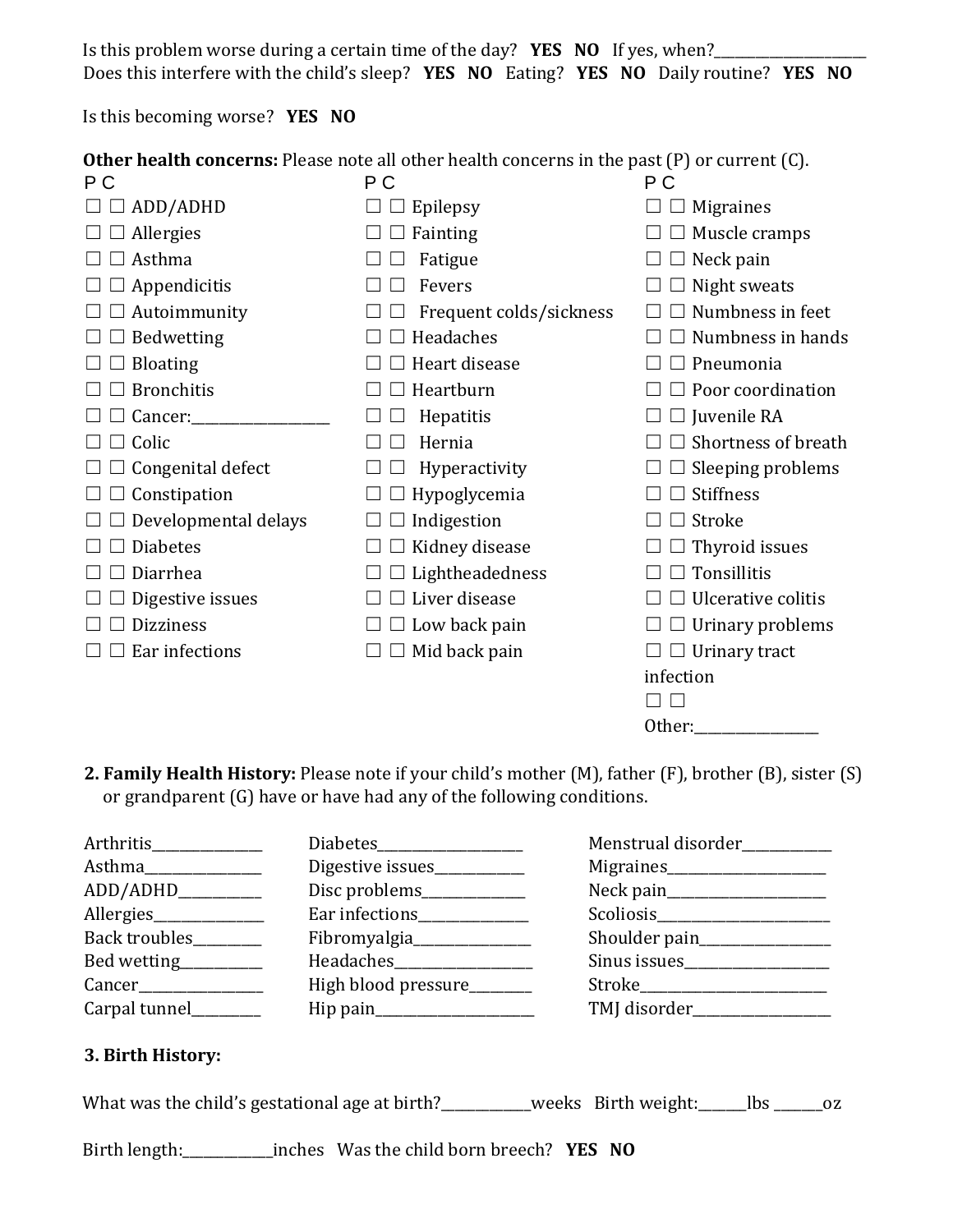Duration of birth:\_\_\_\_\_\_\_\_\_\_\_\_\_\_\_\_\_hours Were there any complications? **YES NO** If yes, please explain:

Were any assistances used during delivery? **FORCEPS VACUUM EPISIOTOMY C-SECTION**

Was labor spontaneous or induced? Were medications or epidurals given to mother during birth? **YES NO**

Was the APGAR score in the healthy range? **YES NO**

Is there anything else we need to know about the birth? **YES NO** If yes, please explain:\_\_\_\_\_\_\_\_\_\_\_

## **4. Growth and Development:**

Did the child reach all milestones at the appropriate time? **YES NO** If no, please explain:

\_\_\_\_\_\_\_\_\_\_\_\_\_\_\_\_\_\_\_\_\_\_\_\_\_\_\_\_\_\_\_\_\_\_\_\_\_\_\_\_\_\_\_\_\_\_\_\_\_\_\_\_\_\_\_\_\_\_\_\_\_\_\_\_\_\_\_\_\_\_\_\_\_\_\_\_\_\_\_\_\_\_\_\_\_\_\_\_\_\_\_\_\_\_\_\_\_\_\_\_\_\_\_\_\_\_\_\_\_\_\_\_\_

\_\_\_\_\_\_\_\_\_\_\_\_\_\_\_\_\_\_\_\_\_\_\_\_\_\_\_\_\_\_\_\_\_\_\_\_\_\_\_\_\_\_\_\_\_\_\_\_\_\_\_\_\_\_\_\_\_\_\_\_\_\_\_\_\_\_\_\_\_\_\_\_\_\_\_\_\_\_\_\_\_\_\_\_\_\_\_\_\_\_\_\_\_\_\_\_\_\_\_\_\_\_\_\_\_\_\_\_\_\_\_\_\_

\_\_\_\_\_\_\_\_\_\_\_\_\_\_\_\_\_\_\_\_\_\_\_\_\_\_\_\_\_\_\_\_\_\_\_\_\_\_\_\_\_\_\_\_\_\_\_\_\_\_\_\_\_\_\_\_\_\_\_\_\_\_\_\_\_\_\_\_\_\_\_\_\_\_\_\_\_\_\_\_\_\_\_\_\_\_\_\_\_\_\_\_\_\_\_\_\_\_\_\_\_\_\_\_\_\_\_\_\_\_\_\_\_

\_\_\_\_\_\_\_\_\_\_\_\_\_\_\_\_\_\_\_\_\_\_\_\_\_\_\_\_\_\_\_\_\_\_\_\_\_\_\_\_\_\_\_\_\_\_\_\_\_\_\_\_\_\_\_\_\_\_\_\_\_\_\_\_\_\_\_\_\_\_\_\_\_\_\_\_\_\_\_\_\_\_\_\_\_\_\_\_\_\_\_\_\_\_\_\_\_\_\_\_\_\_\_\_\_\_\_\_\_\_\_\_\_

\_\_\_\_\_\_\_\_\_\_\_\_\_\_\_\_\_\_\_\_\_\_\_\_\_\_\_\_\_\_\_\_\_\_\_\_\_\_\_\_\_\_\_\_\_\_\_\_\_\_\_\_\_\_\_\_\_\_\_\_\_\_\_\_\_\_\_\_\_\_\_\_\_\_\_\_\_\_\_\_\_\_\_\_\_\_\_\_\_\_\_\_\_\_\_\_\_\_\_\_\_\_\_\_\_\_\_\_\_\_\_\_\_

Does the child sleep on his/her: **FRONT BACK SIDE** Do you consider the child's sleeping patterns to be normal? **YES NO** If no, please explain:\_\_\_\_\_\_\_\_\_\_\_\_\_\_\_\_\_\_\_\_\_\_\_\_\_\_\_\_\_\_\_\_\_\_\_\_\_\_\_\_\_\_\_\_\_\_\_\_\_\_

#### **3. Physical Stresses:**

Any traumas to the mother during pregnancy? **YES NO** If yes, explain:

Any evidence of birth trauma to the infant? **BRUISING STUCK IN BIRTH CANAL RESPIRTATORY DISTRESS ODD SHAPED HEAD FAST OR LONG BIRTH CORD AROUND NECK** Other:\_\_\_\_\_\_\_\_\_\_\_\_\_\_\_\_\_\_\_\_\_\_\_\_\_\_\_\_\_\_\_\_\_\_\_\_\_\_\_\_\_\_\_\_\_\_\_\_\_\_\_\_\_\_\_\_\_\_\_\_\_\_\_\_\_\_\_\_\_\_\_\_\_\_\_\_\_

Any significant falls from couches, beds, changing tables, etc? **YES NO** If yes, explain:\_\_\_\_\_\_\_\_\_\_\_\_\_

Any traumas resulting in bruises cuts, stitches or fractures? **YES NO** If yes, explain:

Any hospital visits or surgeries? **YES NO** If yes, explain and  $data$  tes:

Any sports played? **YES NO** If yes, list:

Do you feel your child's backpack is too heavy? **YES NO**

Give your child a score from 0-10 on the overall physical stresses in your life (0=no physical stress, 10=maximal physical stress)\_\_\_\_\_\_\_\_\_\_\_\_\_\_\_\_\_\_\_\_\_\_\_\_\_\_\_\_\_\_\_\_\_\_\_\_\_\_\_\_\_\_\_\_\_\_\_\_\_\_\_\_\_\_\_\_\_\_\_\_\_\_\_\_\_\_\_\_\_\_\_\_\_\_\_\_\_\_\_\_

#### **4. Chemical Stresses:**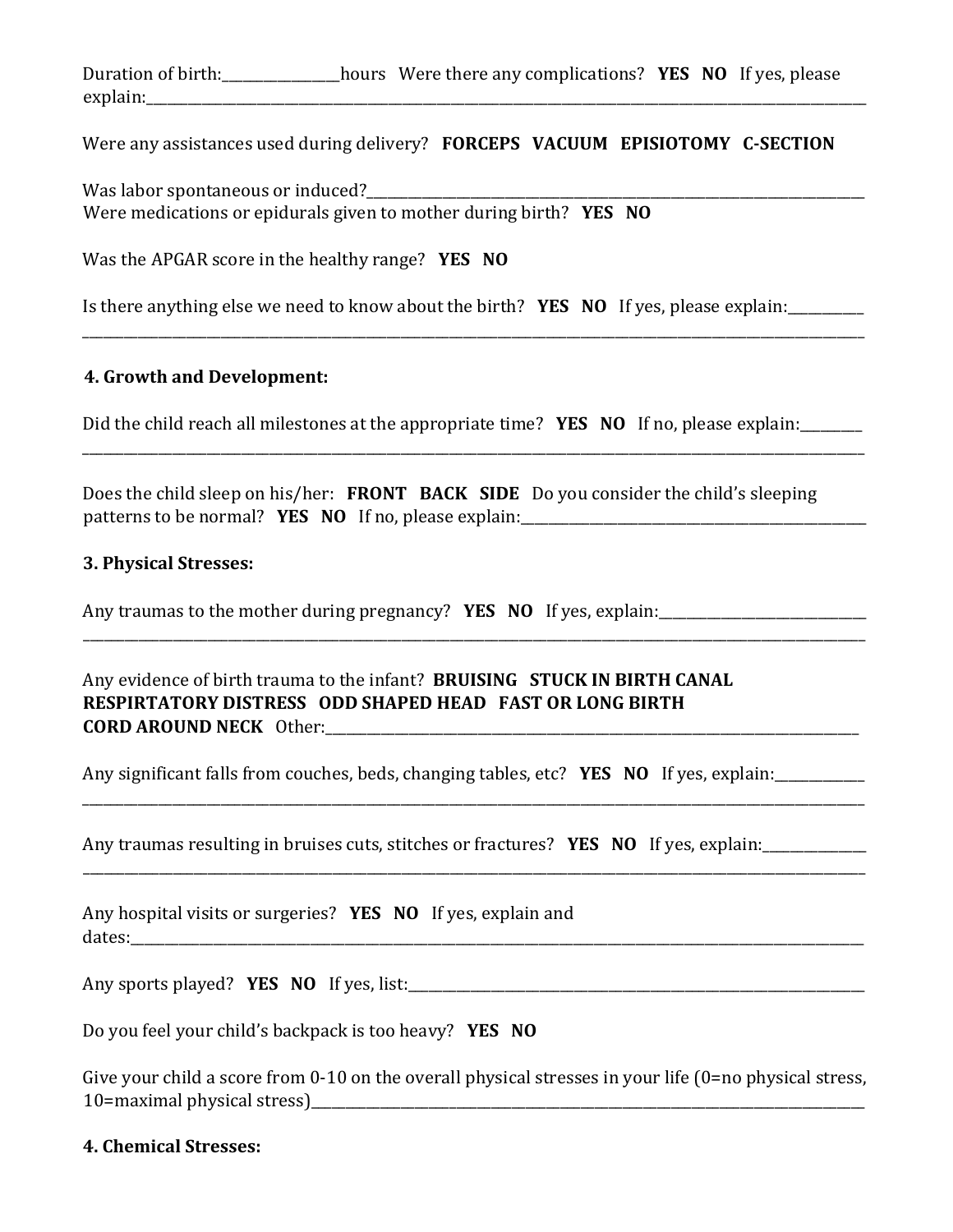| Formula introduced? YES NO If yes, at what age?________ Food introduced at what age?______                         |
|--------------------------------------------------------------------------------------------------------------------|
| Is the child on prescription or over-the-counter medications? YES NO Name of medication and                        |
| Did the mother do any of the following during pregnancy? <b>SMOKE</b> DRINK ALCOHOL                                |
| Any antibiotics given? <b>YES NO</b> If yes, explain: <u>Any antibiotics</u> given? <b>YES NO</b> If yes, explain: |
| Does the child eat processed food, junk food, fast food, etc. regularly? YES NO OCASSIONALLY                       |
| Does the child drink soda, energy drinks, or sports drinks regularly? YES NO OCASSIONALLY                          |
| Do you use natural products in the home (skin care, hair care, cleaning supplies, etc.)? YES NO                    |
| Give your child a score from 0-10 on the overall chemical stresses in his/her life (0=no chemical                  |
| 5. Mental/Emotional Stresses:                                                                                      |
|                                                                                                                    |
|                                                                                                                    |
| Any difficulties at daycare or school? YES NO If yes, explain:                                                     |
|                                                                                                                    |
| Any night terrors, sleep walking or difficulty sleeping? YES NO If yes, explain:                                   |
| Any prolonged temper tantrums or separation anxiety? YES NO If yes, explain:                                       |
|                                                                                                                    |
|                                                                                                                    |
| Give your child a score from 0-10 on the overall mental/emotional stresses in his/her life (0=no                   |

# **6. Reason you are here:**